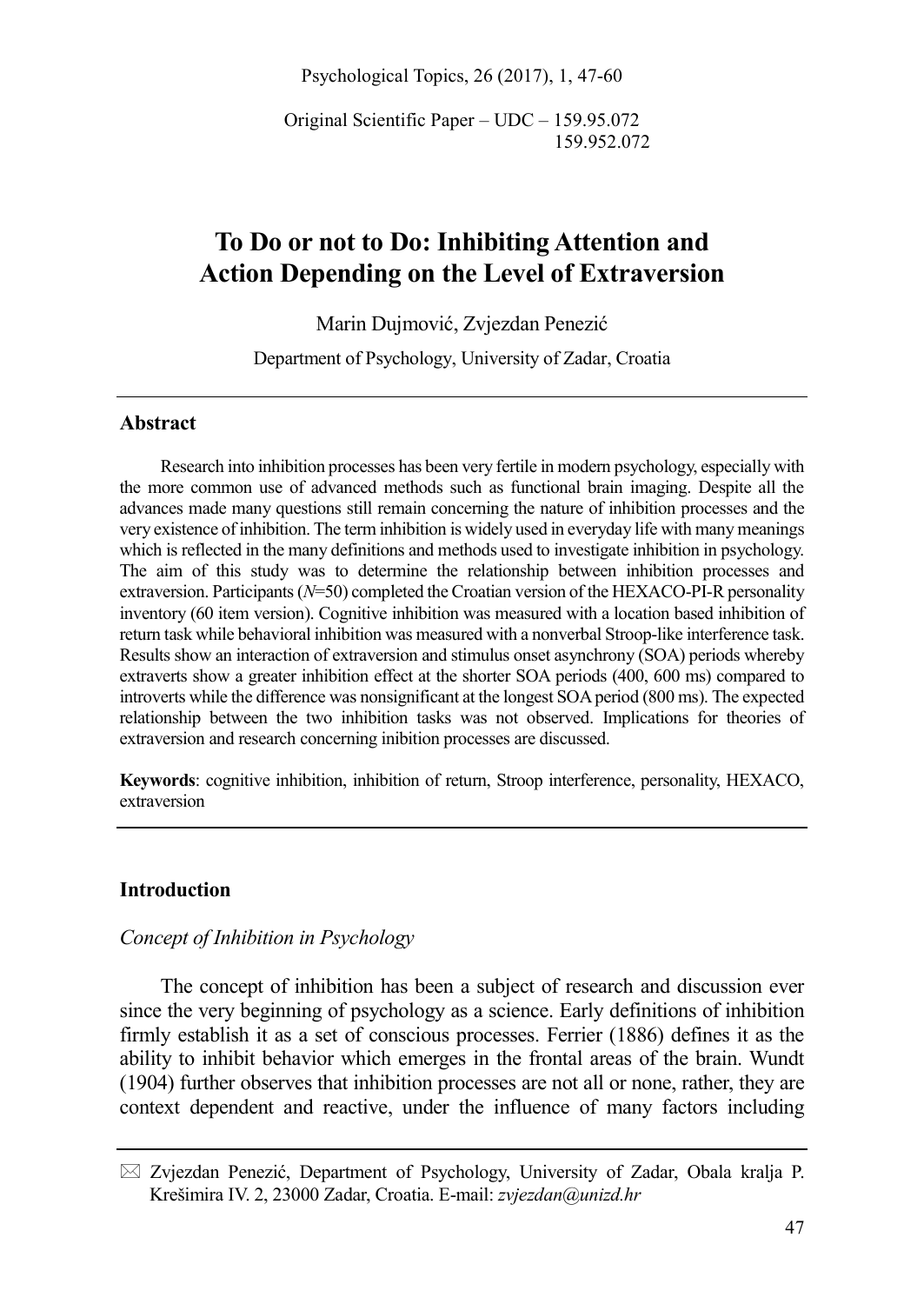individual differences. Since that time many psychologists have studied and identified various inhibition processes in areas such as: memory, visual search, visual attention, attention in general and many others (MacLeod, 2007). Technological advances have enabled functional brain imaging, with studies revealing involvement and the importance of specific brain areas for successful inhibition. It has been shown that frontal regions play an important role for inhibition of behavior while observing brain activity during completion of the Stroop task (Bernal & Altman, 2009; Chen, Wei, & Zhou, 2006). The anterior cingulate cortex has been shown to be important for both cognitive and behavioral inhibition, with a specific role in conflict detection and resolution. This was the case for a number of different tasks such as the Stroop task (Bernal & Altman, 2009; Carter & van Veen, 2007; Liu, Banich, Jacobson, & Tanabe, 2004), inhibition of return tasks (Mayer, Seidenberg, Dorflinger, & Rao, 2004), and complex reasoning tasks (De Neys & Glumicic, 2008). In their metaanalysis of 47 brain imaging studies, Nee, Wagner, and Jonides (2007) identify key areas of activation common to a number of inhibition tasks: anterior cingulate cortex, dorsolateral prefrontal cortex, posterior parietal cortex, inferior frontal gyrus, and the insula. Evidently the pattern of activation is quite diffuse and is accompanied by many other processes depending on the type of task and contextual factors.

The development of many tasks testing different types of inhibition has resulted in a state without a single, clear concept of inhibition. MacLeod (2007) proposes each researcher should clearly define the type of inhibition process he or she intends to study to reduce the possibility of confusion. For example, cognitive and behavioral inhibition are measured by administering different types of tasks and are presumed to activate different types of processes, and yet they are routinely clumped together under the umbrella concept of inhibition. For the purposes of this paper we have chosen clear definitions upon which to build, conduct and present our research. For a definition of behavioral inhibition we look to Miyake, Friedman, Emerson, Witzki, and Howerter (2000). They define inhibition as the volitional suspension of a dominant reaction, explicitly excluding automatic inhibitory processes from this definition. On the other hand, MacLeod (2007) defines inhibition as an intended or unconscious, partial or complete suspension or bypassing of a mental process. This is intended as a definition of cognitive inhibition (even though it can be generalised to behavior as well). The presented definitions represent the base from which we present and discuss our findings.

# *Inhibition of Return and the Stroop Task*

The classic inhibition of return (IOR) task falls under the second of the two definitions given in the previous paragraph. It is an unconscious inhibition of attending to a previously searched area of the visual field. In the usual form of this task a participant is told to fixate his or her gaze at a central point and to react when a goal stimulus appears on either side in their peripheral vision. The goal is preceded by a cueing stimulus which can appear either on the same side or on the opposite side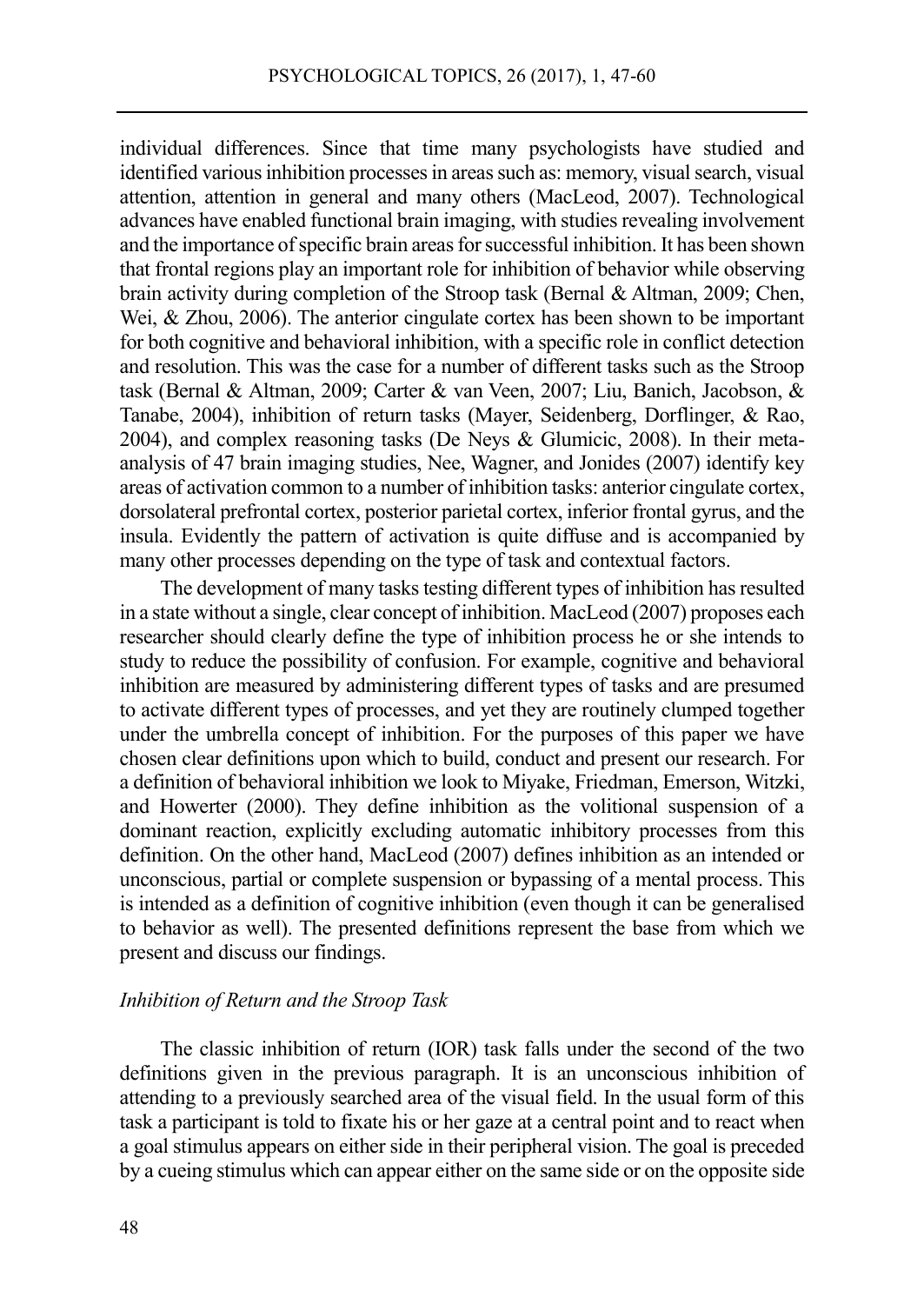of the goal it preceeds(Cheal & Chastain, 1999; Tipper & Kingstone, 2005). The cue stimulus is sometimes called the orienting stimulus because it orients attention. The speed at which participants react to the following, goal stimulus depends on the length of the period between the cue and goal (stimulus onset asynchrony time – SOA). If the goal stimulus appears within 300 ms of the cue then participants react faster to a goal in the same location as the cue, a facilitation effect. The inhibition effect is present when the SOA time is above 300 ms. In that case participants react faster to a goal stimulus which appears on the opposite side of the cue (Hunt  $\&$ Kingstone, 2003; Prime & Ward, 2004, 2006). Participants inhibit the process of focusing their attention to a previously attended location (provided a sufficiently long SOA interval) and this process is automatic. Automatic inhibition of attention has been proven to be a robust effect for many different tasks: discrimination tasks (Lupiánez, Milliken, Solano, Weaver, & Tipper, 2001), identification tasks (Cheal & Chastain, 1999), object recognition (Riggio, Patteri, & Umilta, 2004), and many others (Bao et al., 2011). The effect usually diminishes for SOA interval above 1400 ms (Riggio, Scaramuzza, & Umilta, 2000). The most common explanation states IOR is an adaptive process that saves time and effort while analyzing our surroundings (Berlucchi, 2006; Prime & Ward, 2006). Sapir, Soroker, Berger, and Henik (1999) advanced the discussion of the neural foundations of IOR in their hugely influential work. In their single participant study, a lesion to the right superior colloculus (SC) caused an absence of the usual IOR effect in the contralateral (left) visual hemifield with an intact effect in the right part of the field. The SC has been found to provide early analysis of visual stimuli and participates in attention reorientation (Rafal & Henik, 1994, as cited in Bari & Robbins, 2013; Redgrave et al., 1993, as cited in Winn, 2001). Since then the discussion has grown more complex with a number of researchers noting the SC is not necessary to induce the IOR effect but likely has a modulating effect (Dorris, Klein, Everling, & Munoz, 2002; Sumner, Nachev, Vora, Husain, & Kennard, 2004). Further research implicates other areas in the induction and modulation of IOR: the occipital cortex (Prime & Jolicoeur, 2009), the parietal cortex (Bourgeouis, Chica, Valero-Cabré, & Bartolomeo, 2013), associative visual areas (Dorris et al., 2002), and the anterior cingulate cortex (Mayer et al., 2004). Some have even questioned whether or not IOR is an inhibitory process at all (Pratt, Spalek, & Bradshaw, 1999) but for the purposes of this paper IOR is viewed as an automatic inhibition of attention reorientation to a previously attended location, an example of cognitive inhibition.

The classic Stroop task is a prime example of behavioral or intended inhibition. The participant has to name the color in which a word is written in congruent and incongruent, situations. The congruent situations pair the same meaning and color of the word, for example, the word *BLUE* in blue font. Incongruent trials pair different meanings and colors, for example the word *BLUE* in red font. Naming times are significantly longer for incongruent trials because of interference effects (Prime & Ward, 2006). It is necessary to effortfully inhibit a dominant response, reading the word, in order to correctly name the color of the font in conflict trials. There are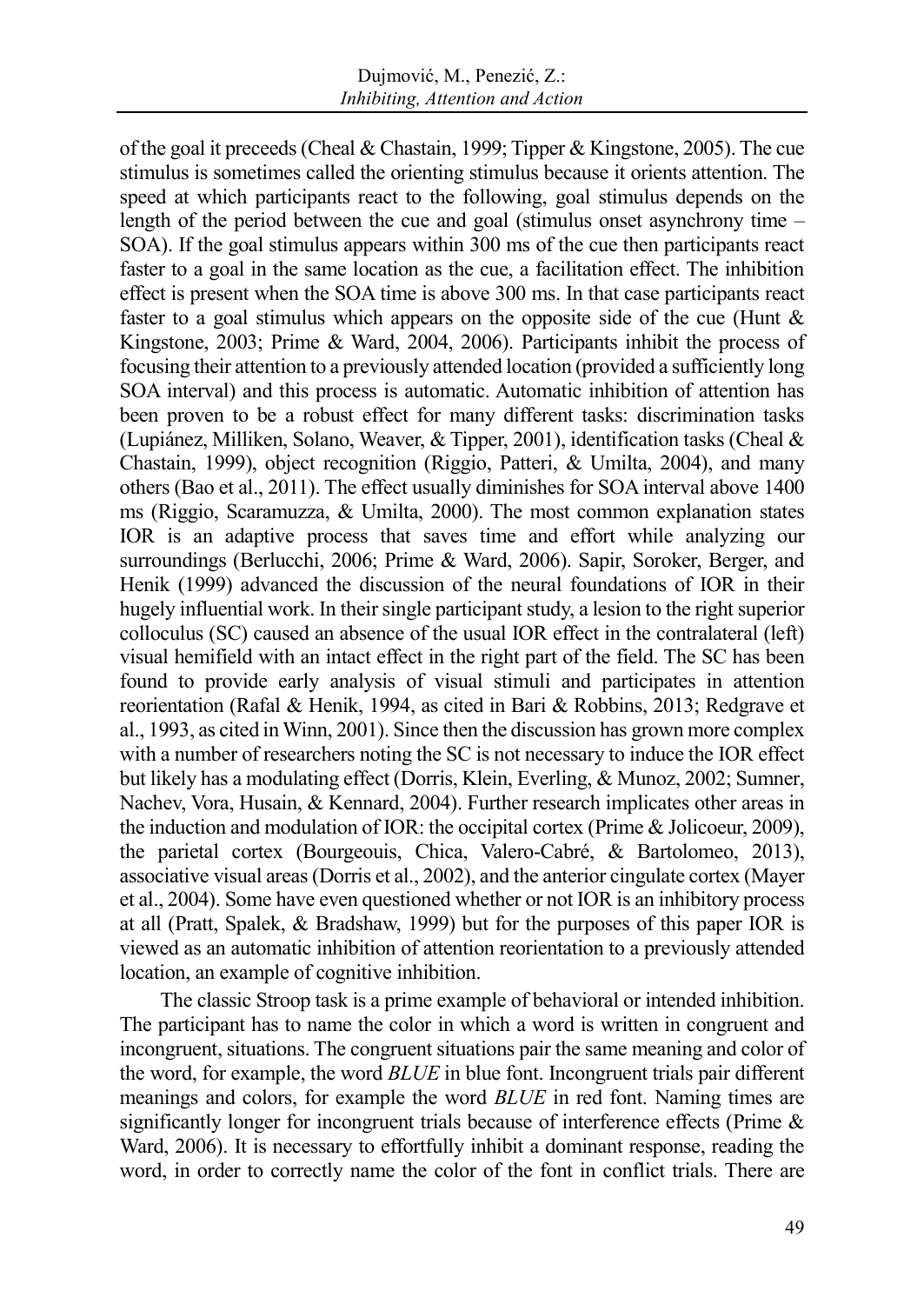nonverbal variations of the Stroop task as well. One of the most used nonverbal variations is the Pomerantz variant (1983; as cited in Prabhakaran, Kraemer, & Thompson-Schill, 2011) based on global and local movement. A larger frame moves in one direction, for example clockwise (global movement) while stimuli within it can move in the same or in the opposite direction (local movement). Participants need to respond by indicating the direction of local movement, inhibiting the dominant global movement. Enticott, Ogloff, Bradshaw, and Fitzgerald (2008) use a spatial variant of the Stroop task in which participants need to indicate where an arrow is pointing on the screen. The arrow can point towards the left or right while appearing on the left or right side of the screen. Conflict arises when the arrow is pointing in the opposite direction of where it appears on the screen. Compared to IOR the Stroop effect is more often associated with frontal brain activity, especially the dorsolateral prefrontal cortex (Carter & van Veen 2007). As in similar tasks, the other key area is the anterior cingulate cortex (Bernal &Altman, 2009; Carter & van Veen, 2007; Liu et al., 2004). Carter and van Veen (2007) hypothesize that the anterior cingulate detects conflict while frontal areas process and resolve it. For the purposes of this paper we developed a nonverbal Stroop-like task (see section on materials and methodology) which conforms to inhibition as defined by Miyake et al. (2000).

# *Personality and Inhibition*

The history of personality as a concept is as old as human language, but true scientific research which resulted in modern models such as the *Big five* or the *HEXACO* model stems from the early 20th century. At the beginning of the  $20<sup>th</sup>$ century Otto Gross describes two types of personality, the *broad/shallow* and *deep/narrow* types. The first experience stimuli, as the name itself describes, on a shallow level of intensity expending little *neural energy* as Gross called it. On the other hand, the second type is more easily aroused by stimuli and expends *neural energy* faster (as cited in Eysenck, 1987). Foundations laid down by Gross, Pavlov and others resulted in one of the most influential models of personality by Eysenck. According to Eysenck personality traits can be grouped into three main dimensions: extraversion, neuroticism, and psychoticism. The theory is also referred to as a biological theory of personality because Eysenck explains individual differences in terms of biological differences, specifically differences in levels of *arousal*. Extraversion is a result of activity in the reticulo-cortical loop. The reticular activation system stimulates cortical structures and dictates levels of arousal. According to this model extraverts have lower base levels of arousal than introverts which makes them seek more stimulating environments and activities. Introverts on the other hand need to keep arousal in check and prefer less stimulating surroundings (Eysenck, 1998; Matthews & Gilliland, 1999). Neuroticism is dictated by the levels of activity in the reticulo-limbic loop, under the influence of strong emotional reactions, while the neural foundation of psychoticism is not defined as clearly, but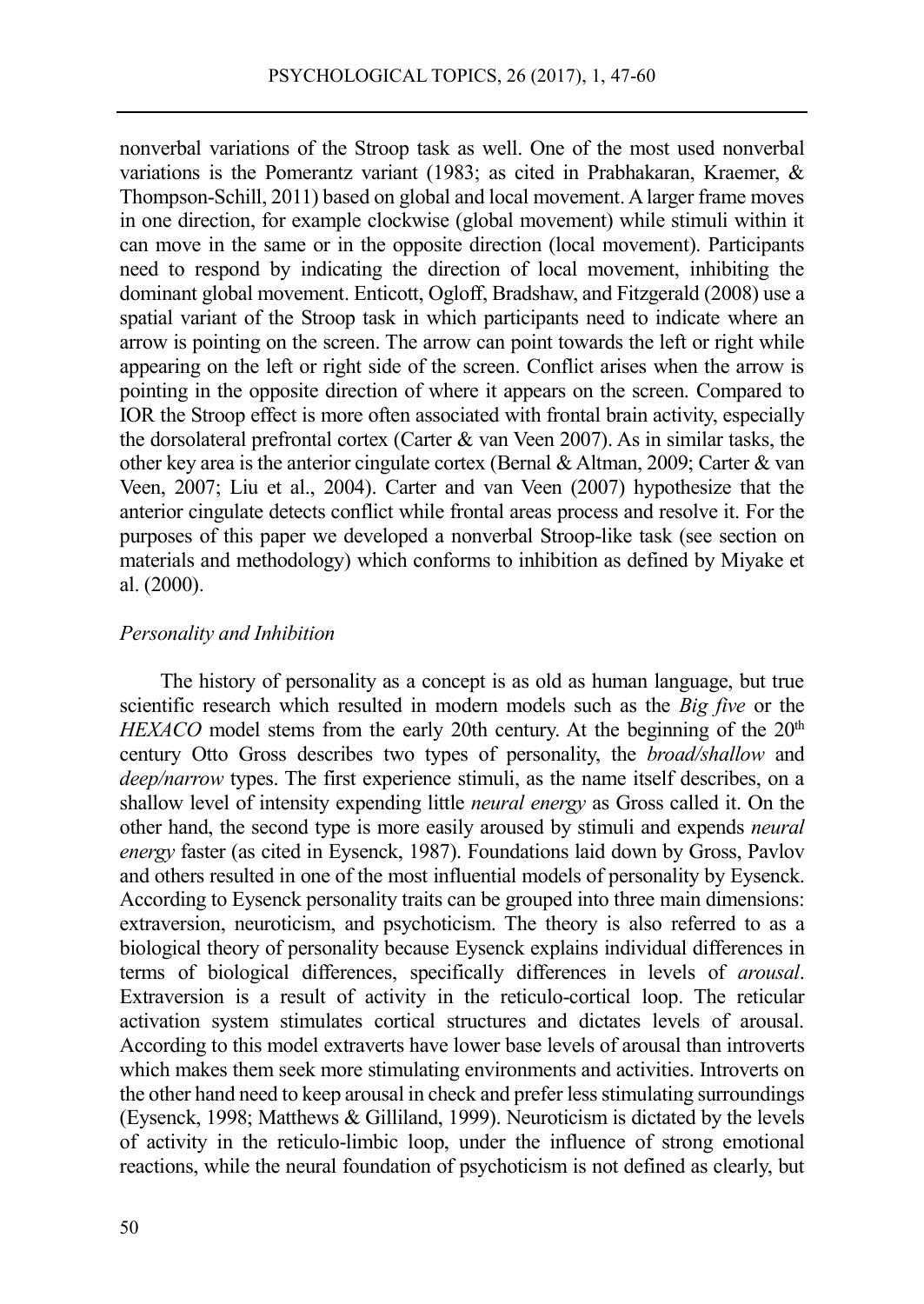is hypothesized to be connected with the dopaminergic and serotonergic neurotransmitter systems (Eysenck, 1998). While results of testing the base arousal level hypothesis do not offer a consensus, studies have uncovered differences in *arousability* rather than *arousal* depending on extraversion levels. Psychophysiological research (EEG, evoked potentials, electrodermal activity) show larger spikes of activity during stimulation for introverts than for extraverts (Matthews & Gilliland, 1999; Zuckerman, 2005).

Cooper and Brebner (1987) introduce a *unified theory of extraversion* which proposes that stimulus analysis (S-analysis) processes arouse introverts and inhibit extraverts, while organizing reactions (R-organization) processes inhibit introverts, and arouse extroverts. Stimulus analysis within this theory describes orienting attention and extracting information about multiple stimuli, while organizing reactions refers to reaction choice and execution. This would predict fast reactions of introverts to the first of a series of stimuli due to high arousability but slower reorientation of attention for successive stimuli. Extraverts on the other hand seek to increase stimulation thus attending to successive stimuli faster. Using sound stimuli and measuring evoked potentials, Stelmack and Michaud-Achorn (1985; as cited in Stelmack, 1990) demonstrate that introverts react intensely to the first in a series of stimuli, while further stimulus analysis seems to be inhibited. While measuring the psychological refractory period (elongation of reaction times for the second of two successive stimuli) Brebner (1998) concludes that the first stimulus has a significantly smaller influence on extravert reaction times to the second stimulus compared to introvert reaction times.

Campbell, Davalos, McCabe, and Troup (2011) assessed the success rate on a variety of cognitive tasks including inhibition-based tasks depending on the levels of extraversion. Extraverts proved to be more successful with a significant interaction between extraversion and task difficulty; at lower levels of difficulty there was no difference between introverts and extraverts while at higher levels extraverts were more successful.

The aim of this study was to determine differences between introverts and extraverts for two different inhibition based tasks. We predicted higher levels of IOR and lower levels of Stroop interference for extraverts. On the IOR task extraverts should have an easier time reorienting attention from the cued location, resulting in a higher level of IOR effect. For the Stroop-like task extraverts should more easily attend to all stimuli and react accordingly which would result in lower interference and faster response times for incongruent trials. As was stated earlier, these two tasks measure different types of inhibition and while a correlation is to be expected, we predict it to be low to moderate rather than high.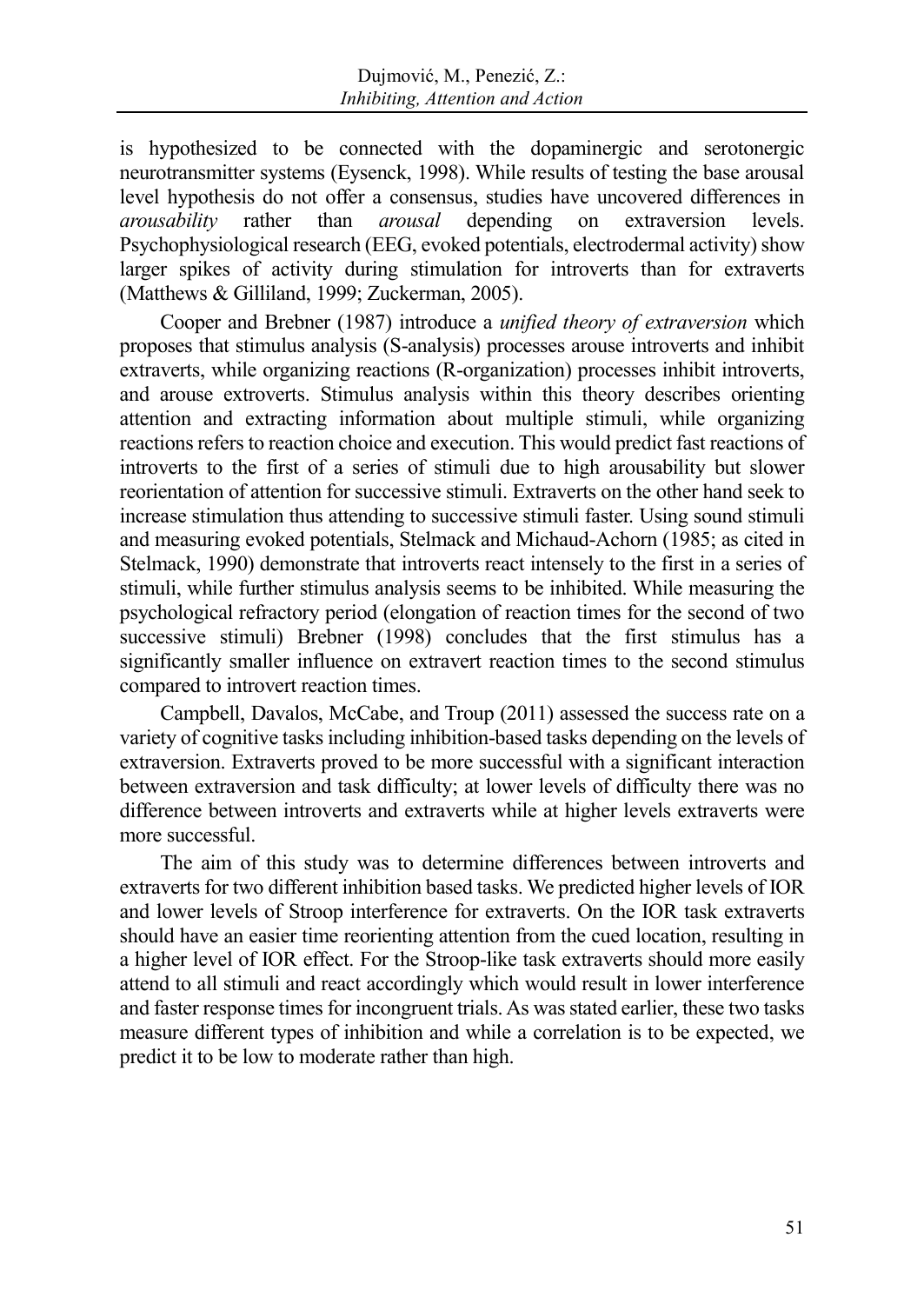### **Method**

#### *Participants*

The sample (*N*=50) was recruited among undergraduate students of psychology at the University of Zadar. The group consisted of 45 female and 5 male students with a median age of 20 (a range of  $18 - 26$  years of age).

#### *Materials, Design and Procedure*

For the purposes of measuring extraversion and other personality traits the Croatian version of the HEXACO-PI-R personality inventory was used. The HEXACO model was developed by Ashton and Lee as an extension of the *Big five* model that has dominated research for the past few decades (Ashton et al., 2006). Alongside the standard five dimensions ( $\overline{E}$  – emotionality, X – extraversion, A – agreeableness,  $C$  – conscientiousness, and  $O$  – openness to experience) it introduces the dimension of *honesty/humility*. While the model does define emotional stability (emotionality in the HEXACO taxonomy) and agreeableness somewhat differently than the classic big five approach, extraversion remains defined in the same way and high correlations between HEXACO and big five results have been observed (Ashton et al., 2006). This model was chosen because of its open source nature and the fact that a thorough validation for the Croatian version has been conducted (Babarović & Šverko, 2013). For this study we used the 60 item, short version of the HEXACO inventory.

To measure cognitive inhibition, as defined previously, an inhibition of return task was designed using OpenSesame v.0.27.4 open source experiment building software. Participants were seated in front of a 17" monitor (1280x1024 pixel resolution) at a distance of 50 cm. They were told to keep their gaze fixated at a central fixation dot. At either side of the dot two  $192x192$  pixel squares were presented (centers of the squares at a distance of 420px from the central fixation dot). A single trial started with a 1500 ms pause after which one of the squares became brighter for a duration of 150 ms. This was used as the *cue* (attention orienting) stimulus. The goal stimulus (a circle 40px in diameter) was presented 400, 600, or 800 ms (possible SOA intervals) after the cue stimulus. Congruent trials were the ones in which the goal stimulus appeared at the cued location, and conflict or incongruent trials were the ones in which the goals appeared on the opposite side. Participants were instructed to hold the index finger of their dominant hand above the *up* arrow on the keyboard and react as fast as possible with the appropriate arrow key on the keyboard:  $\leftarrow$  when the goal appeared in the left side of the fixation dot, and  $\rightarrow$  when it appeared on the right. A single trial procedure example can be seen in Figure 1.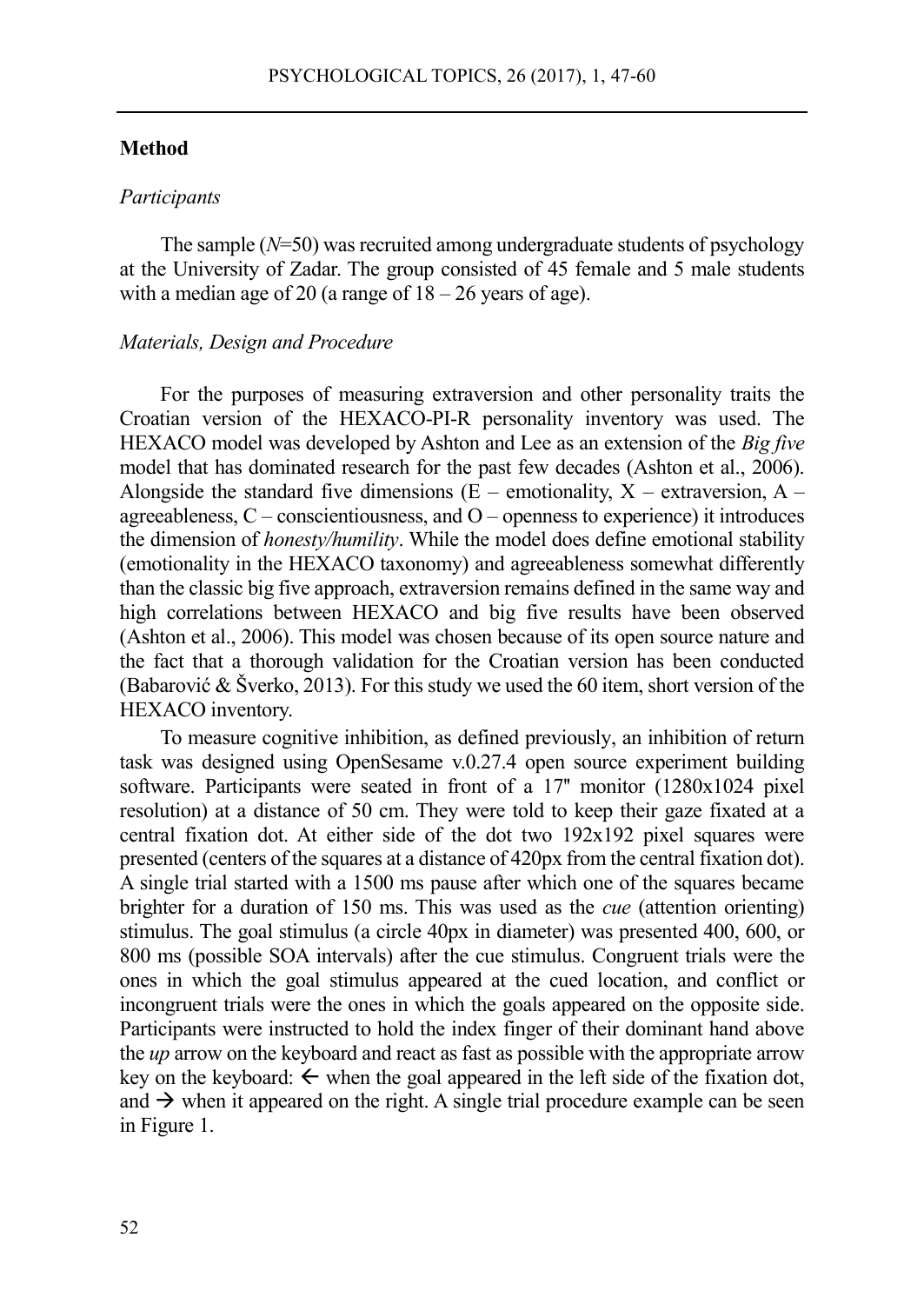

Figure 1. *IOR Task Procedure and Response Keys*

There were 96 trials in total: 48 congruent, 48 conflict, 32 trials per SOA interval, and 8 practice trials at the beginning. The order of trials was randomized for each participant. Responses, response times and accuracy were recorded in spreadsheet files by the software.

As a measure of behavioral, intentional inhibition, as defined earlier, a nonverbal Stroop-like task was designed in the same software package. In this simple task participants had to react to the direction of a middle of three horizontally oriented and vertically arranged arrows. A single trial procedure can be seen in Figure 2.





The arrows measured 192px in length, and could appear after a variable time delay. The varying time delay was introduced to avoid participant habituation to when the stimuli would appear. Congruent trials were those in which the middle arrow points toward in the same direction as the remaining two, while conflict trials (example depicted in Figure 2) were the ones in which the arrows pointed in different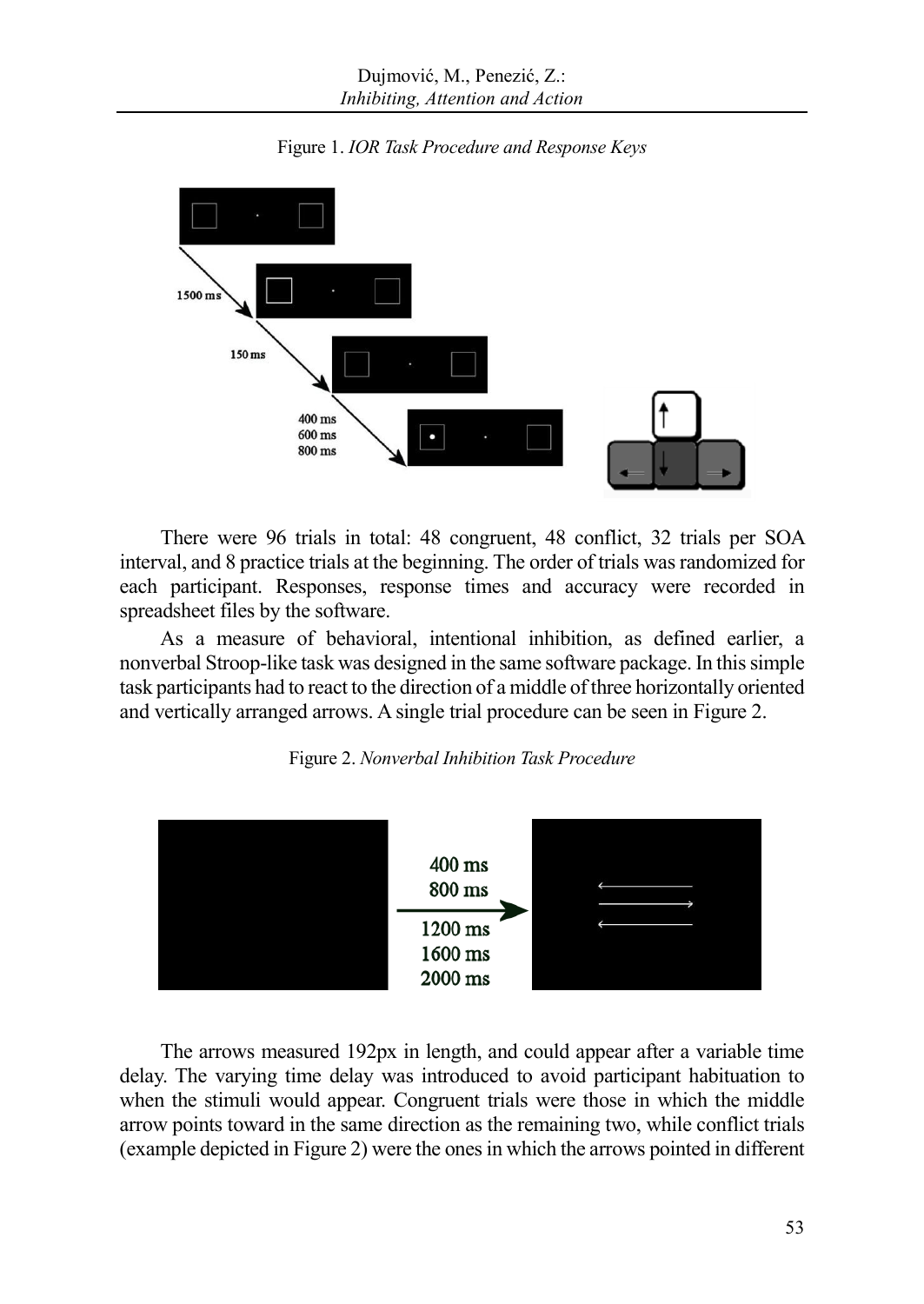directions. There were 80 trials in total: 40 congruent and 40 conflict trials. For half of the conflict trials the goal arrow pointed towards the right side of the screen and for the other it pointed to the left. Trials were randomized for each participant. For a similar nonverbal inhibition task we recommend reading up on an example of the Flanker task in Pratt, Willoughby, and Swick (2011).

The study was conducted in the Laboratory for experimental psychology. Participants first completed the HEXACO inventory after which half of them completed the inhibition tasks in order IOR-Nonverbal Stroop, while the other half completed them in reverse order.

# **Results**

For the inhibition measures all responses faster than 200 ms and slower than 1500 ms were not considered. Incorrect responses were also removed before average scores were calculated. For the IOR task 82% of participants did not make a single mistake while none of the participants had more than 3.2% percent total invalid responses (out of range or incorrect). The nonverbal Stroop was completed without mistakes by 44.9% of our sample. No single participant had more than 5% of invalid responses. One participant misunderstood instructions for the task and his results were removed from the sample.

The results show participants were faster for incongruent trials compared to congruent ones for the IOR task, while the opposite was true for the nonverbal Stroop task (Table 1).

| Task             | Congruent RT (ms) |       | Incongruent RT (ms) |       |
|------------------|-------------------|-------|---------------------|-------|
|                  | M                 | SD    | M                   | SD    |
| <b>IOR400</b>    | 431.10            | 63.62 | 396.99              | 60.56 |
| <b>IOR600</b>    | 397.00            | 57.83 | 378.26              | 64.35 |
| <b>IOR800</b>    | 393.05            | 63.26 | 368.30              | 61.61 |
| Nonverbal Stroop | 466.96            | 67.88 | 511.27              | 72.08 |

Table 1. *Inhibition Tasks Mean Response Times and Standard Deviations*

A repeated measures 2 (congruence) x 3 (SOA interval) analysis of variance was calculated to determine whether a reliable IOR effect was induced. The analysis shows a main effect of SOA interval  $(F(1, 48)=52.28, p<0.1)$  with post hoc tests (Tukey HSD) revealing significantly slower reactions for the 400 ms condition compared to the remaining two. A significant main effect of congruence was also observed  $(F(2, 96)=24.14, p<0.01)$  which means participants were slower for congruent compared to incongruent situations. The two-way interaction was also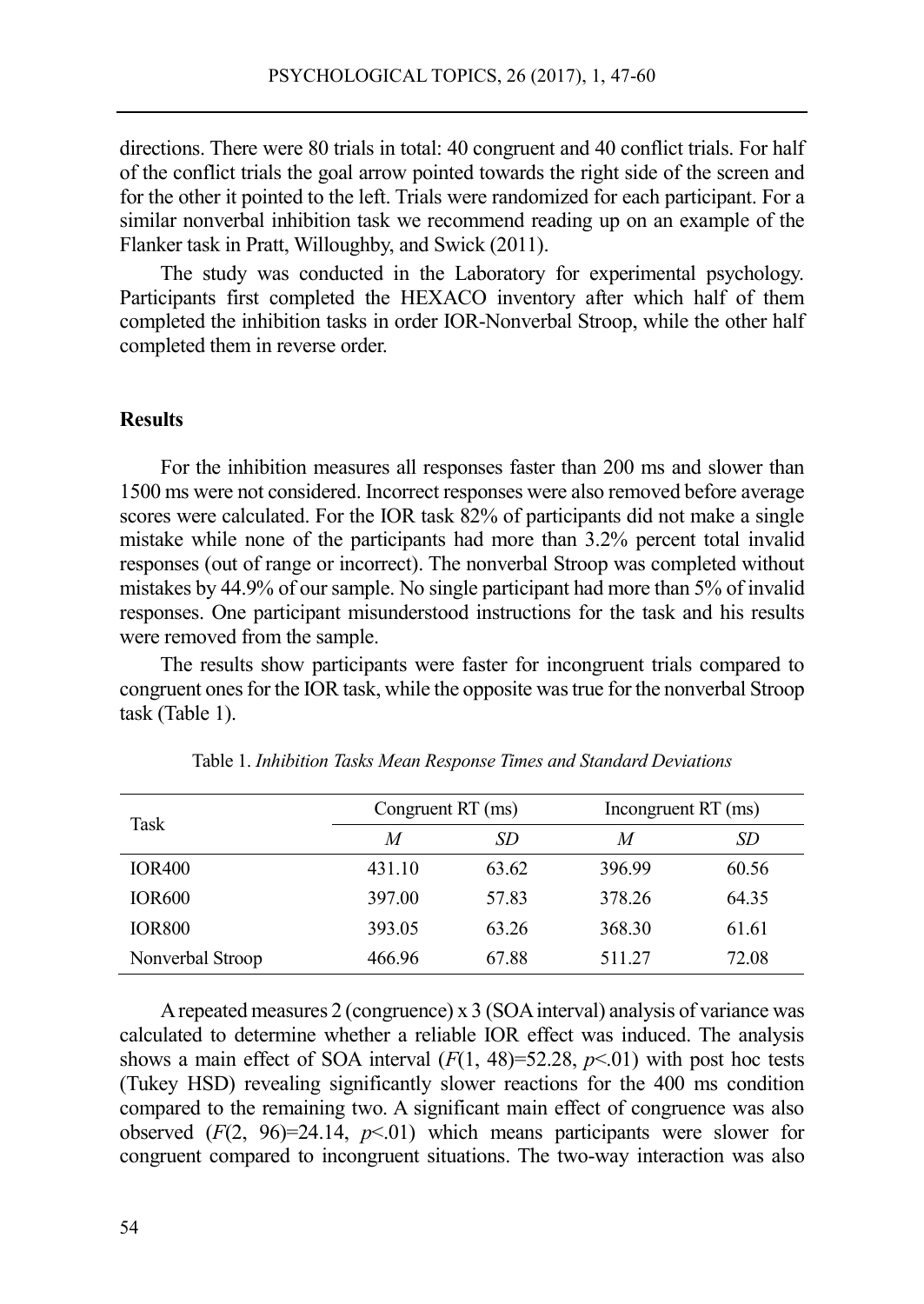significant  $(F(2, 96)=4.32, p<0.05)$  because the effect was larger for the 400 and 800 ms condition even though it was still significant for the 600 ms condition. Stroop task interference significance was tested by calculating a *t*-test for dependent samples, the result shows that significant interference was induced  $(t(46)=11.46$ , *p*<.01).

For further analysis, a relative size of effect was calculated for each participant using the following equations.

*IOR effect* = 
$$
\frac{congruent RT - incongruent RT}{congruent RT}
$$
 (1)

$$
Strong\, interference\,effect=\frac{incongruent\,RT-congruent\,RT}{congruent\,RT}\,\,(2)
$$

Equations (1) and (2) enable a calculation of pure effect size rather than the analysis of absolute differences. For example: if participant A reacts to a congruent IOR trial after 440 ms, and to an incongruent trial after 400 ms the absolute difference is 40 ms, the effect size is 9.1% (the reaction was that much faster). Observe that if participant B reacts to the same trials after 500 and 460 ms the absolute difference remains the same, but the effect size for participant B is smaller (8%). Calculating relative effect size better differentiates participant scores and allows for better comparison between different groups. Effect size data for the two tasks can be seen in Table 2.

| Task             | M    | SD    |
|------------------|------|-------|
| <b>IOR400</b>    | 7.38 | 10.26 |
| <b>IOR600</b>    | 4.68 | 8.51  |
| <b>IOR800</b>    | 5.81 | 10.25 |
| Nonverbal Stroop | 8.56 | 5.44  |

Table 2. *Effect Size Date for the Two Inhibition Tasks*

The results from the HEXACO inventory were used purely to define two groups based on median scores. For extraversion the median score was 3.4 (*M*=3.42, *SD*=.55). Participants were divided into higher and lower extravert groups (from now on introvert and extravert groups) based on median score. By doing this the extravert group numbered 24 participants, and the introvert group numbered 23. Participants with the exact median score were not assigned to either group.

In order to test size differences for the IOR effect depending on SOA intervals and extraversion a 2 (introvert/extravert) x 3 (SOA interval) mixed analysis of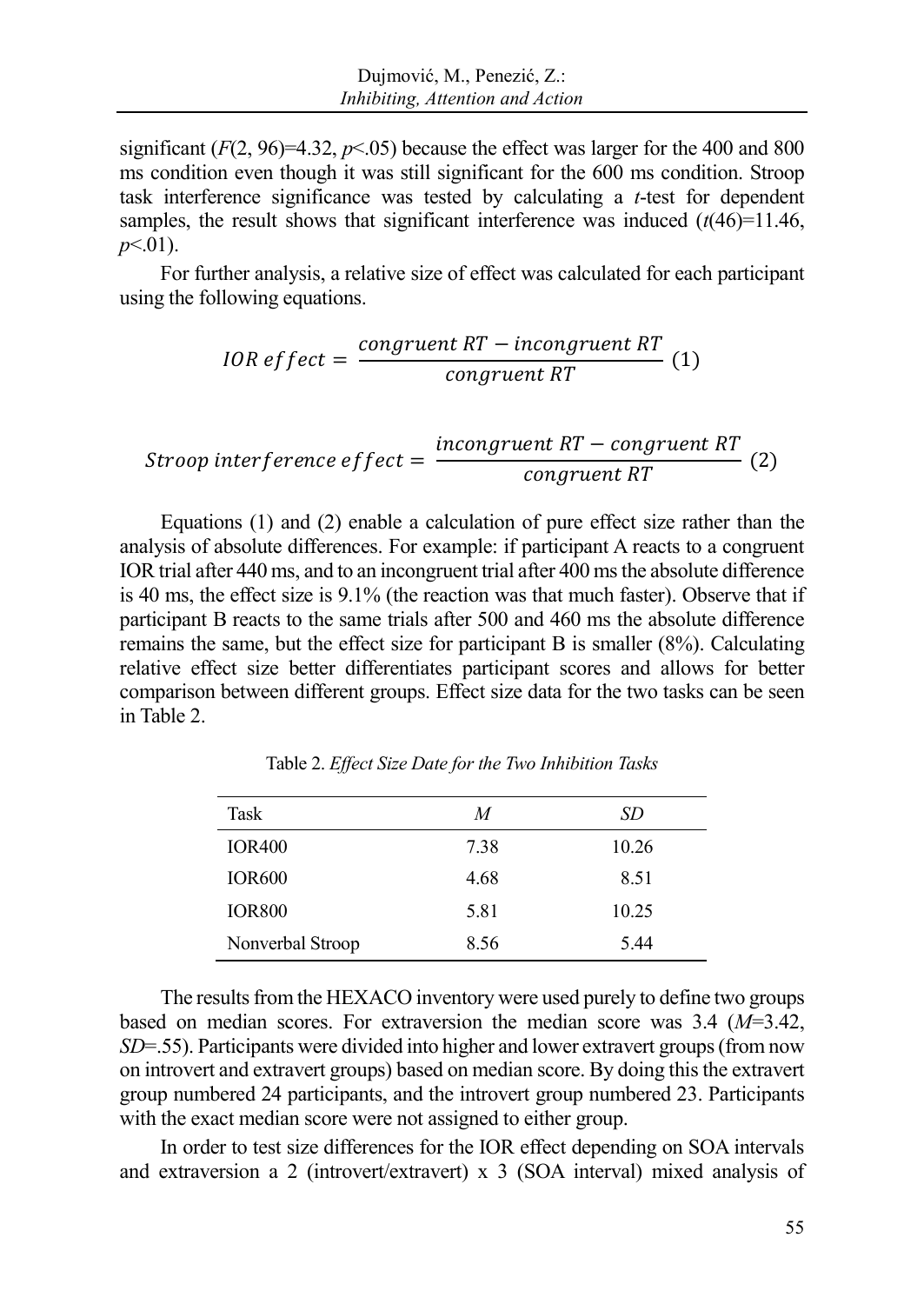variance was calculated. The only significant effect was the two-way interaction  $(F(2, 90)=3.61, p<0.05)$  which can be seen in Figure 3.



Figure 3. *IOR Effect Size as a Function of SOA Intervals and Extraversion*

Post hoc analysis shows significant differences between extraverts and introverts in IOR effect size for the shorter SOA intervals with no difference for the longest interval. There was no significant difference in Stroop interference size between the two groups  $(t(45)=10, p>0.05)$ . Finally there were no significant correlations between the two inhibition tasks (all  $r(47)$  < 20,  $p$  > 05).

# **Discussion and Conclusion**

This study aimed to determine whether or not extraverts and introverts experience different levels or timelines of inhibition processes. Results showed extraverts experienced a larger effect of IOR compared to introverts but only for short SOA intervals. These results are in line with previous research of the psychological refractory period (Brebner, 1998) as well as research by Stelmack and Michaud-Achorm (1985; as cited in Stelmack, 1990). Based on both studies, introverts are less attentive to the second of two stimuli, with the first occupying more of their attention. By increasing the time delay between the two stimuli introverts are enabled to reorient their attention. This is the exact pattern of results we encountered. Introverts were less effective (smaller IOR effect) at reorienting attention to the goal stimulus (inhibiting a previously cued location) but only when the intervals between the cue and goal stimulus were shorter. Extraverts seek more stimulation so they reorient attention faster and easier than introverts. It would seem the timeline of IOR effects is different for the two groups, which is indicated by a significant two-way interaction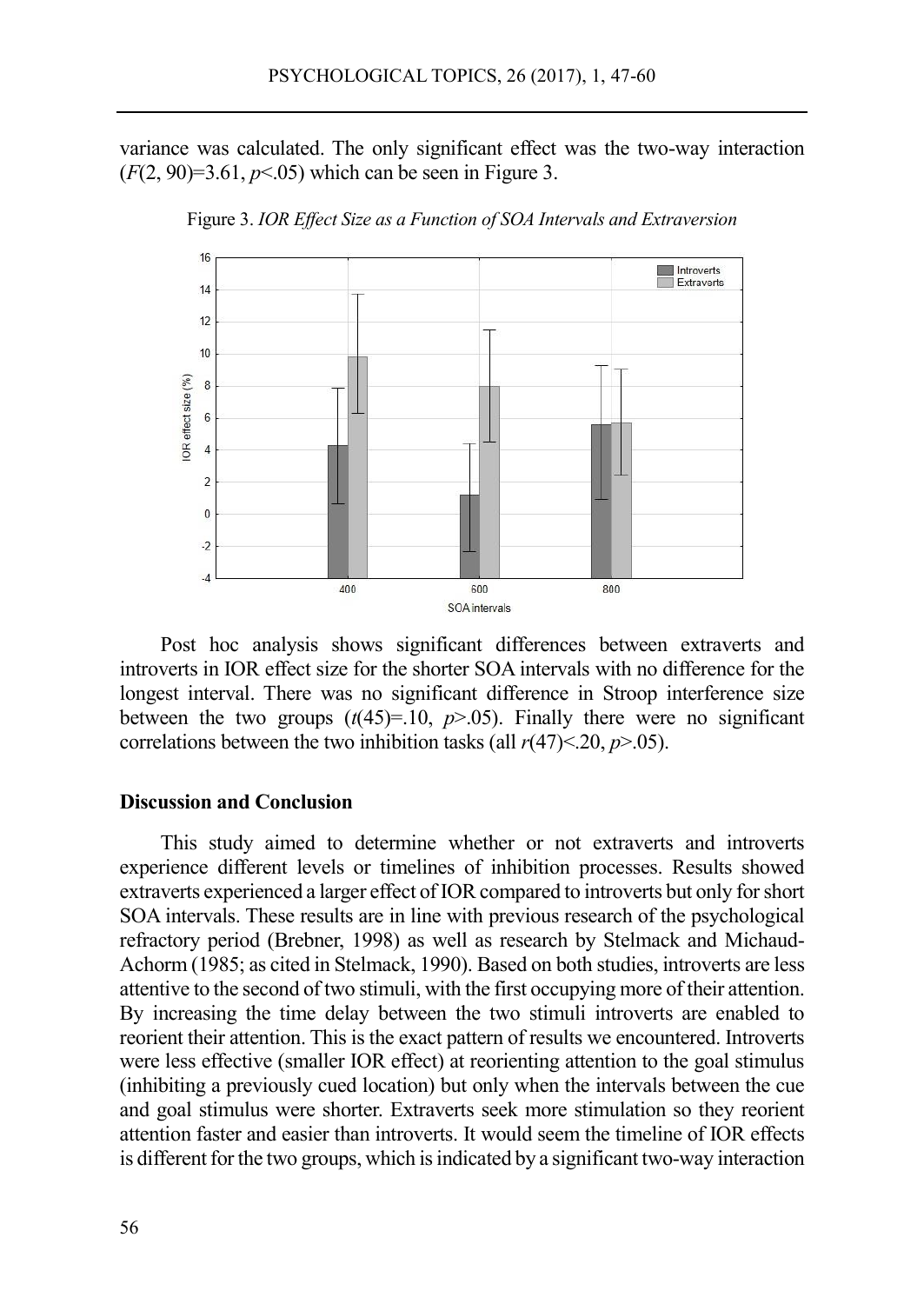but not a main effect of extraversion on IOR size. Introverts require longer refractory periods (SOA intervals in the case of our IOR task) in order to effectively reorient their attention. It is interesting that there was no difference between the groups for the second inhibition task. This is probably due to the fact that one trial on the nonverbal Stroop task is made up of only one stimulus (the three arrows) while a single IOR trial consists of two (cue  $+$  goal). Introverts and extraverts seem to be under an equal influence of interference from the other two arrows since there was no difference in performance. We can speculate introverts and extraverts do not differ in speed of processing or the ability to inhibit contextual cues within a single stimulus. The effect we detected is rather subtle but does clearly indicate differences in processing. These differences are not qualitative but quantitative. The IOR process occurs for both introverts and extraverts but on a different *timetable* and with subtle differences in size. These findings are in line with a dimensional approach to extraversion as a personality trait, and support a psychophysical and psychophysiological approach to personality research. The results indicate a significant difference in *arousability* depending on extraversion levels. Introverts respond stronger on a psychophysiological level and this activity seems to inhibit attention reorientation, prolonging refractory periods thus decreasing IOR.

Additionally, it is interesting the two inhibition tasks were not correlated for our sample. This emphasizes the need for researchers to clearly indicate what type of inhibition processes are studied in their work. However, it is unexpected that the correlation was not even approaching significance since many researchers link activity of common brain areas to what are generally considered inhibition processes (Nee et al., 2007). It is important to note that the second inhibition task was designed specifically for the purposes of this study. Further research is required to determine factors and processes that influence performance for this type of task, as well as replicating the effect.

To conclude, the results of this study indicate size and timeline differences in expression of the IOR effect depending on the level of extraversion. Extraverts require a shorter refractory period to experience the effect, while introverts have a delayed onset of peak IOR due to higher arousability. Findings also emphasize the need for clear and detailed definitions of inhibition processes rather than lumping them under a single concept. Finally, some methodological refinements could be suggested as well as the introduction of other tasks/personality measures may expand our knowledge of both extraversion and inhibition processes.

# **References**

Ashton, M.C., Lee, K., de Vries, R.E., Perugini, M., Gnisci, A., & Sergi, I. (2006). The HEXACO model of personality structure and indigenous lexical personality dimensions in Italian, Dutch, and English. *Journal of Research in Personality, 40*, 851-875.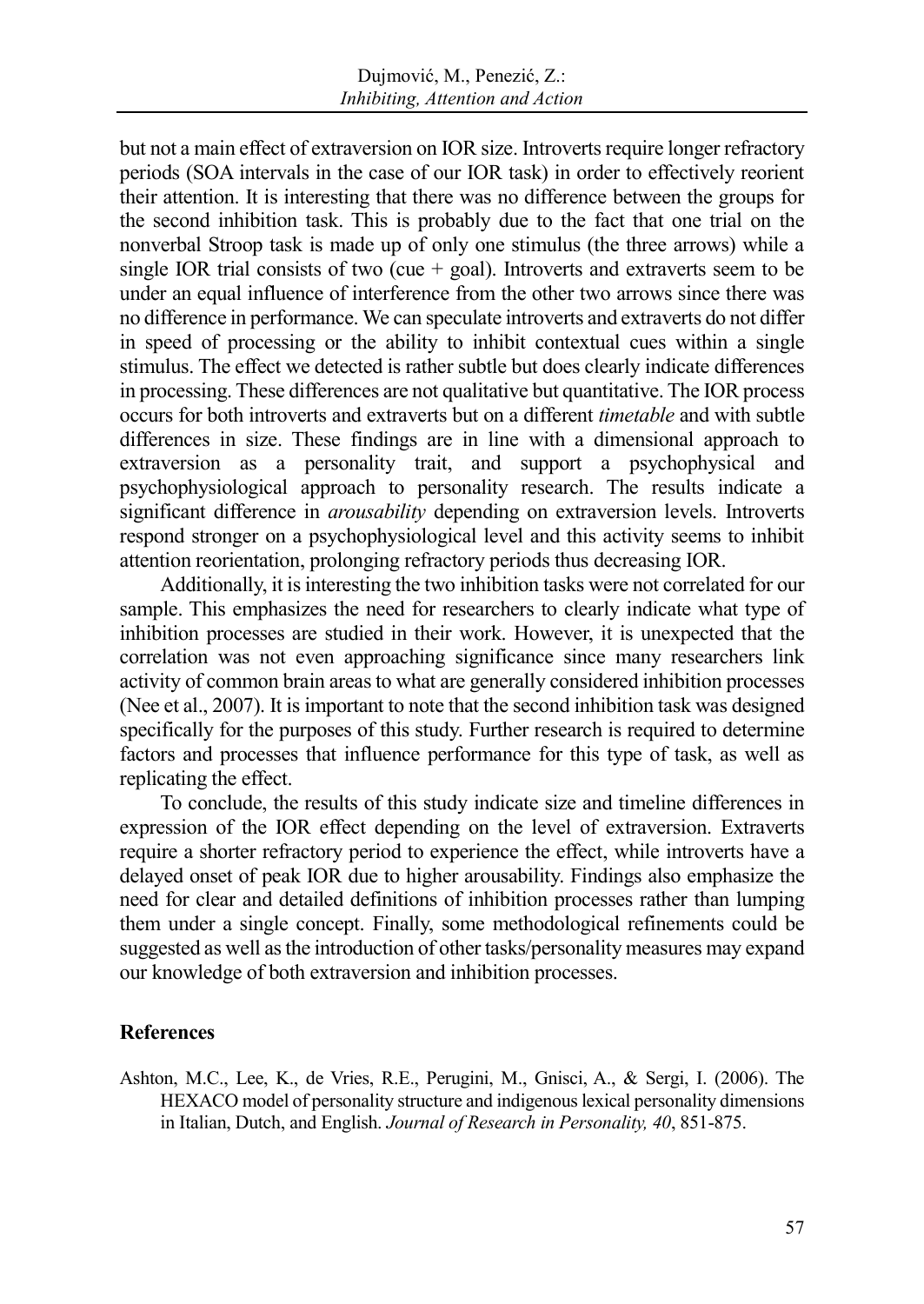- Babarović, T., & Šverko, I. (2013). The Hexaco personality domains in the Croatian sample. *Društvena istraživanja, 22*(3), 397-411.
- Bao, Y., Sander, T., Trahms, L., Pöppel, E., Lei, Q., & Zhou, B. (2011). The eccentricity effect of inhibition of return is resistant to practice. *Neuroscience Letters, 500,* 47-51.
- Bari, A., & Robbins, T.W. (2013). Inhibition and impulsivity: Behavioral and neural basis of response control. *Progress in Neurobiology, 108*, 44-79.
- Berlucchi, G. (2006). Inhibition of return: A phenomenon in search of a mechanism and a better name. *Cognitive Neuropsychology, 23*(7), 1065-1074.
- Bernal, B., & Altman, N. (2009). Neural networks of motor and cognitive inhibition are dissociated between brain hemispheres: An fMRI study. *International Journal of Neuroscience, 119,* 1848-1880.
- Bourgeouis, A., Chica, A.B., Valero-Cabré, A., & Bartolomeo, P. (2013). Cortical control of inhibition of return: Exploring the causal contributions of the left parietal cortex. *Cortex, 49*(10), 2927-2934.
- Brebner, J. (1998). Extraversion and the psychological refractory period. *Personality and Individual Differences, 25*, 543-551.
- Campbell, A.M., Davalos, D.B., McCabe, D.P., & Troup, L.J. (2011). Executive functions and extraversion. *Personality and Individual Differences, 51*, 720-725.
- Carter, C.S., & van Veen, V. (2007). Anterior cingulate cortex and conflict detection: An update of theory and data. *Cognitive, Affective, & Behavioral Neuroscience, 7*(4), 367- 379.
- Cheal, M., & Chastain, G. (1999). Inhibition of return: Support for generality of the phenomenon. *The Journal of General Psychology, 126*(4), 375-390.
- Chen, Q., Wei, P., & Zhou, X. (2006). Distinct neural correlates for resolving Stroop conflict at inhibited and noninhibited location in inhibition of return. *Journal of Cognitive Neuroscience, 18*(11), 1937-1946.
- Cooper, C., & Brebner, J. (1987). Excitation-inhibition and arousal as explanatory concepts for extraversion. In J. Strelau & H. Eysenck (Eds.), *Personality dimensions and arousal*  (pp. 37-57). New York: Springer.
- De Neys, W., & Glumicic, T. (2008). Conflict monitoring in dual process theories of thinking. *Cognition, 106,* 1248-1299.
- Dorris, M.C., Klein, R.M., Everling, S., & Munoz, D.P. (2002). Contribution of the primate superior colliculus to inhibition of return. *Journal of Cognitive Neuroscience, 14*(8), 1256-1263.
- Enticott, P.G., Ogloff, J.R.P., Bradshaw, J.L., & Fitzgerald, P.B. (2008). Cognitive inhibitory control and self-reported impulsivity among violent offenders with schizophrenia. *Journal of Clinical and Experimental Neuropsychology, 30*(2), 157-162.
- Eysenck, H. (1987). Arousal and personality: The origins of a theory. In J. Strelau & H. Eysenck (Eds.), *Personality dimensions and arousal* (pp. 1-16). New York: Springer.
- Eysenck, H. (1998). *Dimensions of personality.* London: Transaction Publishing.
- Ferrier, D. (1886). *Functions of the brain, Second edition*. New York: G.P. Putnam's Sons.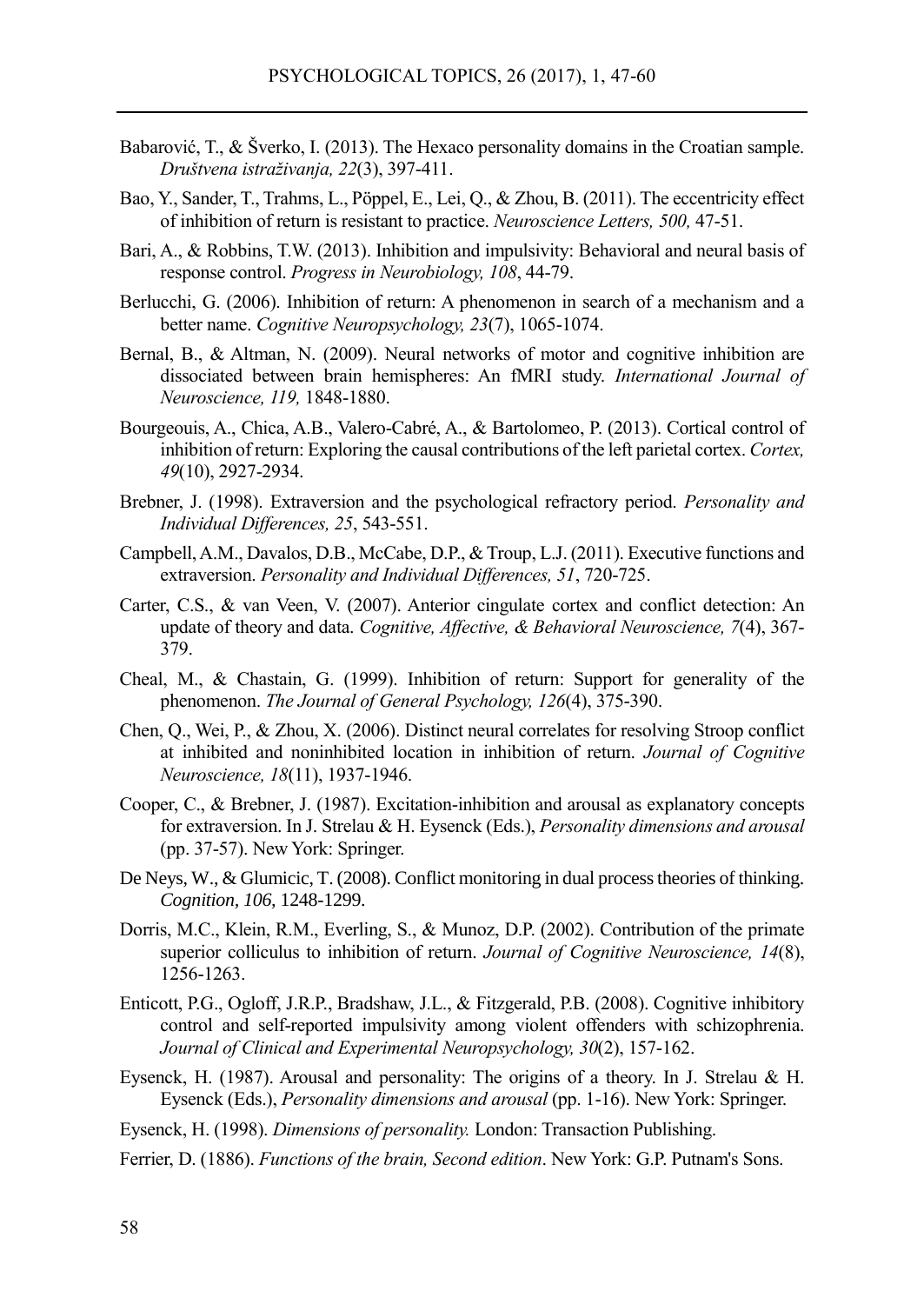- Hunt, A.R., & Kingstone, A. (2003). Inhibition of return: Dissociating attentional and oculomotor components. *Journal of Experimental Psychology: Human Perception and Performance, 29*(5), 1068-1074.
- Liu, X., Banich, M.T., Jacobson, B.L., & Tanabe, J.L. (2004). Common and distinct neural substrates of attentional control in an integrated Simon and spatial Stroop task as assesed by event-related fMRI. *Neuroimage, 22*, 1097-1106.
- Lupiánez, J., Milliken, B., Solano, C., Weaver, B., & Tipper, S.P. (2001). On the strategic modulation of the time course of facilitation and inhibition of return. *The Quaterly Journal of Experimental Psychology*, *54A*(3), 753-773.
- MacLeod, C.M. (2007). The concept of inhibition in cognition. In D.S. Gorfein  $\&$  C.M. MacLeod (Eds.), *Inhibition in cognition* (pp. 3-23). Washington: American Psychological Association.
- Matthews, G., & Gilliland, K. (1999). The personality theories of H.J. Eysenck and J.A. Gray: A comparative review. *Personality and Individual Differences, 26,* 583-626.
- Mayer, A.R., Seidenberg, M., Dorflinger, J.M., & Rao, S.M. (2004). An event-related fMRI study of exogenous orienting: Supporting evidence for the cortical basis of inhibition of return. *Journal of Cognitive Neuroscience, 16*(7), 1262-1271.
- Miyake, A., Friedman, N.P., Emerson, M.J., Witzki, A.H., & Howerter, A. (2000). The unity and diversity of executive functions and their contributions to complex "frontal lobe" tasks: A latent variable analysis. *Cognitive Psychology, 41*, 49-100.
- Nee, D.E., Wager, T.D., & Jonides, J. (2007). Interference resolution: Insights from a metaanalysis of neuroimaging tasks. *Cognitive, Affective, & Behavioral Neuroscience, 7*(1), 1-17.
- Prabhakaran, R., Kraemer, D.J.M., & Thompson-Schill, S.L. (2011). Approach, avoidance, and inhibition: Personality traits predict cognitive control abilities. *Personality and Individual Differences, 51,* 439-444.
- Pratt, J., Spalek, T.M., & Bradshaw, F. (1999). The time to detect targets at inhibited and noninhibited locations: Preliminary evidence for attentional momentum. *Journal of Experimental Psychology: Human Perception and Performance, 25*(3), 730-746.
- Pratt, N., Willoughby, A., & Swick, D. (2011). Effects of working memory load on visual selective attention: Behavioral and electrophysiological evidence. *Frontiers in Human Neuroscience, 5,* 1-9.
- Prime, D.J., & Jolicoeur, P. (2009). On the relationship between occipital cortex activity and inhibition of return. *Psychophysiology*, *46,* 1278-1287.
- Prime, D.J., & Ward, L.M. (2004). Inhibition of return from stimulus to response. *Psychological Science, 15*(4), 272-276.
- Prime, D.J., & Ward, L.M. (2006). Cortical expressions of inhibition on return. *Brain Research, 1072,* 161-174.
- Riggio, L., Patteri, I., & Umiltà, C. (2004). Location and shape in inhibition of return. *Psychological Research, 68*, 41-54.
- Riggio, L., Scaramuzza, E., & Umiltà, C. (2000). Modulation of inhibition of return by type and number of dynamic changes of the cue. *Psychological Research, 64,* 56-65.